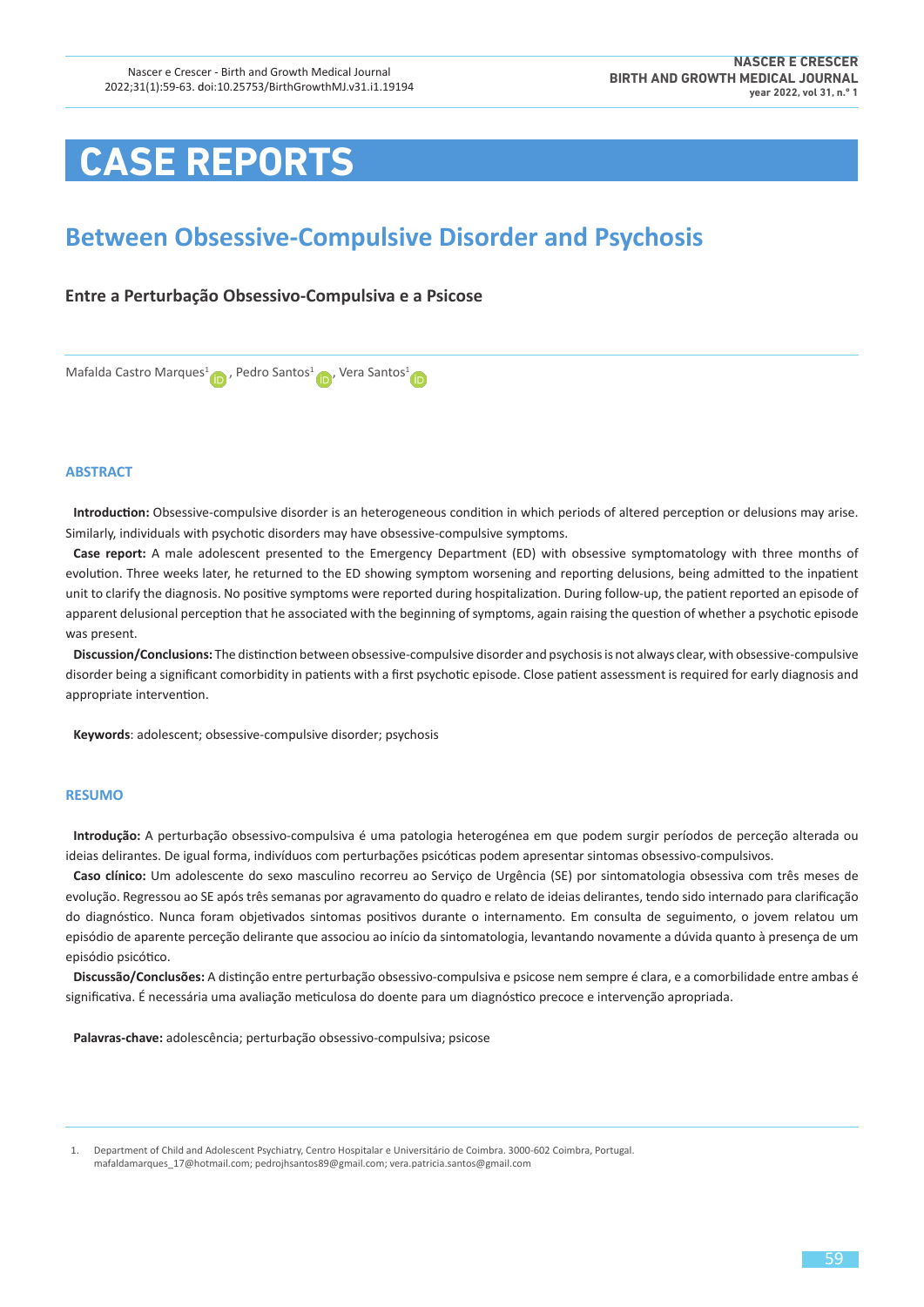#### **INTRODUCTION**

Obsessive-compulsive disorder (OCD) is a common, often chronic, disorder in children and adolescents, with significantly associated impairment across multiple functioning domains.<sup>1</sup>

According to Fontenelle *et al.*, OCD has been increasingly recognized as comorbid with different types of psychotic disorders. The prevalence of OCD in individuals with psychotic conditions ranges between 10% and 25%, which is more than eight times that reported for OCD in the general population.<sup>2</sup> Such comorbidity is clinically relevant, as OCD may modify the clinical expression of other disorders.<sup>2</sup>

OCD is characterized by the presence of obsessions and/or compulsions with varying severity. Patients recognize that those behaviors are excessive and unreasonable at some level, although this understanding is not required for OCD diagnosis in children and young people, who may present solely with compulsions. The usual onset of the full disorder takes place during adolescence or young adulthood, with slightly earlier onset in males compared to females.<sup>3</sup>

OCD as comorbidity represents an extra burden to patients suffering from psychotic disorders.<sup>4</sup> Patients with schizophrenia and OCD have been reported to have earlier-onset psychosis, an increased rate of depressive symptoms, and suicidal attempts compared to their non-OCD counterparts. However, these patterns have not been consistently reported.<sup>4</sup>

There are several possible explanations to why OCD and schizophrenia might be related, namely the hypotheses that one disorder may present as a prodrome of the other or one disorder may cause the other.<sup>5</sup>

The aim of this report was to describe the case of a 14-year-old male presenting with OCD and psychotic symptomatology with a yet unclear diagnosis and reflect on the difficulties in the management and treatment of these cases.

#### **CASE REPORT**

**Chief complaint and history of present illness**. A 14-year-old Caucasian male was admitted to the Pediatric Psychiatric Emergency Department (PPED) complaining of initial insomnia, obsessive thoughts, and repetitive behavior. He appeared to be very worried and reported persistent intrusive thoughts of self-criticism and fear of unintentionally insulting or hurting people. The boy reported rituals such as washing hands several times a day for fear of contamination and questioning his parents for reassuring his persistent doubt, and was very scared of dying. In addition, he showed progressive symptom worsening and declining school performance. Sertraline 50 mg and risperidone 0.5 mg were prescribed in the PPED, and a reassessment follow-up appointment was scheduled for four weeks later.

Three weeks later, the patient returned to the PPED with

symptom worsening. He was fearful, increasingly unable to function independently, and unable to attend school. He presented alterations of thought content, verbalizing persistent doubts about being *"in another world"* and not being sure whether his parents *"were really themselves*", and was becoming more socially isolated and distant from family and friends.

The boy had suffered a decline in overall functioning, particularly in school, over the past three months and was proposed a Child Psychiatry inpatient evaluation in the second PPED presentation, which he and his parents accepted.

**Past medical, developmental, and family history.** The patient's developmental history was described as expected for age. At four years, he had a two-month period of compulsive hand washing that resolved after a short period of psychotherapy. Both parents had a history of anxious symptomatology and were medicated. No history of major mental illness was identified in the close family. The boy denied smoking, taking any toxic drugs, and alcohol consumption.

**Mental status.** The patient presented with poor mood, anxiety, and easy crying. He engaged reasonably well in the evaluation, with fluent speech but not very organized thought, jumping back and forth in temporal events. It was unclear whether that was due to anxiety or general thought disorganization. He described persistent obsessive thoughts and doubts about family wellbeing and fear of unwittingly hurting family members, doing something illegal, or insulting someone. To prevent this, he completed rituals, like always drinking from the same side of the glass, counting steps, constantly praying, and avoiding situations he perceived as triggers (e.g., going to the church). These were interpreted as obsessive thoughts with compulsions. Additionally, he doubted whether his parents were really themselves, saying they could be aliens from another planet. These behaviors were interpreted as possible delusions. The boy also doubted about the possession of his thoughts: he had visited a psychologist some days earlier, who calmed him down with a head massage, after which he became afraid that the psychologist had *"stolen his mental capacities*". This could also represent a psychotic symptom (abnormality of thought possession). He displayed no signs of aggressiveness but showed significant distress about having aggressive thoughts and potentially hurting others. He was partially aware of his situation. Auditory or visual hallucinations were ruled out, as well as suicidal ideation. In addition, he had initial or intermediate insomnia and diminished appetite.

**Hospital presentation and differential diagnosis.** On admission, the patient was very anxious, sad, and tearful. He had reasonable overall functioning and presented several long-lasting repetitive behaviors. He still mentioned doubts about his parents really being themselves and about the staff in the unit being real. He had some insight about his doubts, acknowledging that they did not "*make much sense*". At this point, OCD versus a psychotic disorder were the primary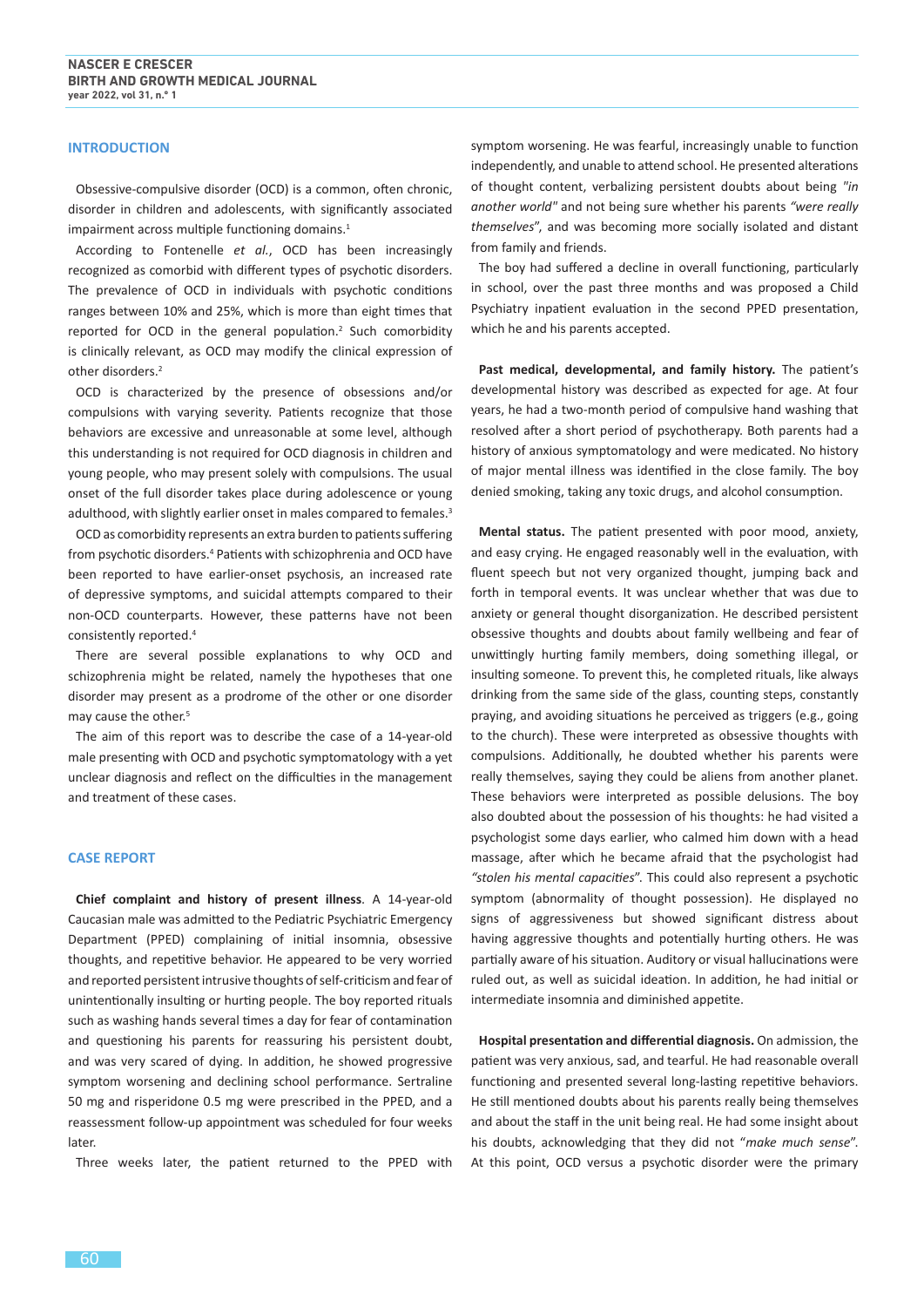differential diagnoses.

Delirium or an organic etiology was ruled out based on normal routine laboratory exams and magnetic resonance imaging. The presence of toxic substances was not investigated, as there was no history of use.

Targeting an OCD diagnosis, sertraline dose was optimized, risperidone was discontinued, and olanzapine and lorazepam were introduced to improve insomnia and anxiety.

The patient was submitted to psychological evaluation under the Yale-Brown Obsessive Compulsive Scale (Y-BOCS), which identified "several obsessions and compulsions, namely thoughts of aggression, violence, sexual and religious nature, verification, contamination/ cleanliness, and a range of superstitious behaviors and intrusion of sounds (...)."

By the end of the second week, the patient was much less anxious, maintaining less frequent and intense rituals. His mood was brighter, and he seemed less worried and fearful. At that time, he showed no positive symptoms. The patient was discharged on day 16. He was diagnosed with F42.2. Obsessive-compulsive Disorder with mixed obsessional thoughts and acts (according to ICD-10).<sup>6</sup>

**Discharge plans and follow-up.** The patient was referred to the outpatient unit of the Pediatric Psychiatric Department within a week, maintaining the treatment plan. He was also referred to Psychology consultation for OCD treatment, using a cognitivebehavioral approach for symptom reduction. An ongoing care plan was established and agreed upon based on close collaboration among the outpatient provider, the patient, and the patient's family.

During follow-up, the boy reported an episode that he associated with the beginning of symptoms: he attributed the proof of the existence of a "*parallel reality*" to the triangle symbol. After this, he became very anxious when seeing a triangle, fearing that "*something bad would happen*", and tried to mitigate anxiety with repetitive behaviors. At the same time, he was afraid of "*doing something bad*" to others or being in contact with certain materials (like gasoline, bleach, etc.) for fear of contamination. He had partial insight but could not help performing those repetitive behaviors to calm down.

Subsequently, the boy expressed doubts about the existence of extraterrestrials and their ability to oversee the actions of humans, which were accompanied by marked anxiety. These bizarre and paranoid ideas again raised the question of whether a psychotic disorder could also be present. Doubts were also raised about whether the boy's inability to attend school was due to high anxiety or cognitive deterioration caused by a psychotic state.

With therapeutic adjustment, the boy started showing increasing insight. Symptoms still had an impact on functioning, mainly through difficulty in thinking and organizing tasks, but he was able to attend school and concentrate better.

Persistent pathological doubt is the landmark of OCD. However, the presence of bizarre and paranoid thoughts makes it unclear whether standing before an isolated case of OCD or also the beginning of a psychotic state.

#### **DISCUSSION**

OCD is a condition with several possible presentations, including occasionally a seemingly psychotic nature, in which periods of altered perception or delusions arise.<sup>3</sup> The Diagnostic and Statistical Manual of Mental Disorders, 5<sup>th</sup> Edition (DSM-5) encompasses the OCD diagnostic specifier "*without insight/with delusional beliefs*", which may be useful in these case presentations.<sup>7</sup> However, when an adolescent reports OCD symptoms, clinicians should fully explore the symptomatic picture, as subthreshold psychotic symptoms may be lingering underneath, thereby contributing to increased clinical and functional impairment.5

Regarding insight, Selles *et al.* studied an OCD youth sample in which almost 90% of patients reported excellent, good, and fair levels of insight.<sup>8</sup> A small group of patients (9.7%) was in the poor insight group, and very few (1.4%) were in the absent/delusional insight group. The poor/absent insight group was associated with higher OCD severity levels, specifically increased distress and avoidance and decreased symptom resistance.<sup>8</sup>

When differentiating between OCD and schizophrenia spectrum disorders (SSDs), Rodowski *et al.* suggested four areas of evidence that can help elucidate this distinction. The authors included prevalence data, past history and clinical presentation, presence/lack of insight of the connection between a thought and behavior, and long-term follow-up to assess the natural course of the disease.<sup>3</sup> In the present case, prevalence data suggested that OCD is the primary diagnosis, with past history also corroborating this hypothesis. The clinical presentation remained a confounding factor, and insight was compromised by delusional beliefs. The patient's long-term followup will be of utmost importance to determine the outcome.

One important aspect is how symptoms are phenomenologically interpreted. Oulis *et al.* put forward an approach suggesting a comparative assessment of major features of obsessions versus delusions and compulsions versus delusional repetitive behaviors to make an accurate differential diagnosis between OCD and SSDs when that is challenging.<sup>9</sup>

Despite efforts to distinguish OCD and schizophrenia, the conditions may indeed co-occur. This comorbidity has been explained by three main theories summarized by Rosli *et al.*: OCD can be a prodrome of schizophrenia; OCD can be a risk factor for schizophrenia; or both are to be taken as having a common risk factor (vulnerability genes).<sup>10</sup> This led to the term "schizo-obsessiveness", coined by Hwang and Opler in 1994 and proposed in some cases.<sup>11</sup> OCD-schizophrenia spectrum disorders include OCD, OCD with poor insight, OCD with schizotypal personality disorder, schizophrenia with obsessive-compulsive symptoms, schizophrenia with OCD, and pure schizophrenia.<sup>12</sup>

Faragian and colleagues reported that almost half of obsessivecompulsive symptoms (OCS) reported by schizo-obsessive patients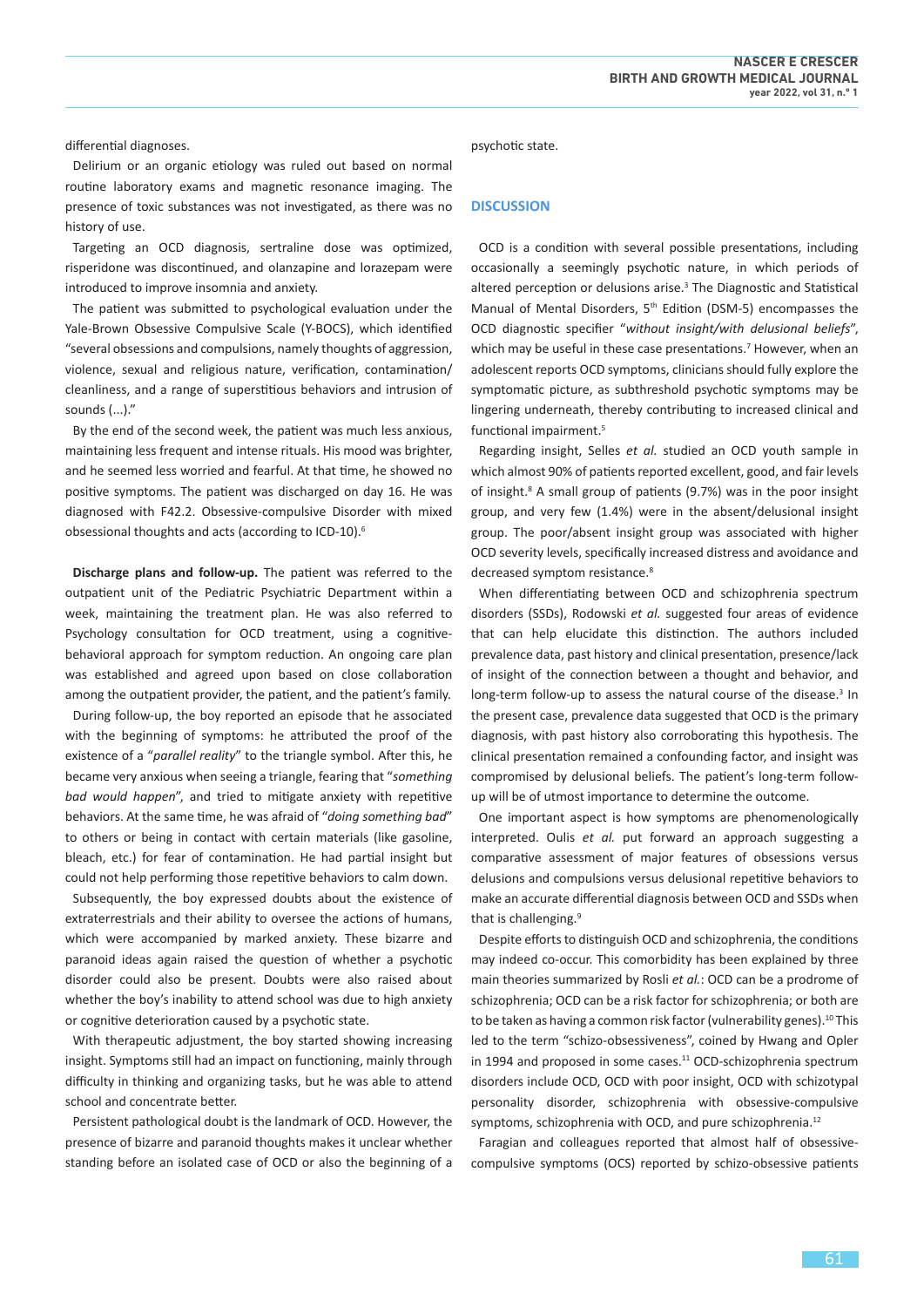precede the first psychotic symptoms (PS), while OCS followed PS in only a quarter of patients, and OCS and PS co-occurred in 25% of patients.<sup>13</sup> These authors also reported that the presence of OCS was associated with earlier schizophrenia onset in schizo-obsessive patients and that men had an earlier onset of both sets of symptoms.<sup>13</sup> In another study by Fontenelle *et al.*, patients presenting both PS and OCS were more likely to report a positive family history of anxiety disorders than those with psychotic but no OCD symptoms.<sup>2</sup> Faragian proposed that schizo-obsessive disorder had a marked neurodevelopmental origin and particularly early onset in men.<sup>13</sup>

A recent update on schizo-obsessive spectrum disorders showed that, despite the considerable amount of evidence in the literature showing the clinical relevance of schizo-obsessive disorder - which seems to have epidemiological, clinical, and phenomenological differences from the parental conditions -, little is known about neurobiology, genetic, and neurocognitive aspects or pharmacological treatment strategies for the condition.<sup>11</sup> Additionally, follow-up data about the clinical course of the disease is crucial. Extended followup is desirable to investigate whether there is further functioning decline or broadening of disordered thinking.<sup>3</sup>

#### **CONCLUSION**

The distinction between OCD and psychosis is not always clear. One may present OCD with reduced insight/delusions or have OCS as prodrome of a psychotic disorder. Treatment and prognosis of both conditions differ and establishing a diagnosis warrants extensively exploring symptoms. In this case, a number of factors suggestive of psychotic disorder within OCD were present, namely male gender, early age of presentation, presence of delusions and some thought disorganization with periods of alteration of thought possession, and family history of anxiety disorders.

Time and follow-up are crucial for longitudinal analysis and further outcome clarification.

#### **AUTHORSHIP**

Mafalda Marques - Conceptualization; Data curation; Investigation; Methodology; Writing - original draft

Pedro Santos - Conceptualization; Data curation; Investigation; Methodology; Writing - review & editing

Vera Santos - Conceptualization; Investigation and Methodology; Supervision; Validation; Writing - review & editing

#### **REFERENCES**

1. Porth R, Geller D. Atypical symptom presentations in children and adolescents with obsessive compulsive disorder.

Comprehensive Psychiatry. 2018; 86, 25–30. PMID: 30048852.

- 2. Fontenelle LF, Lin A, Pantelis C, Wood SJ, Nelson B, Yung AR. Markers of vulnerability to obsessive-compulsive disorder in an ultra-high risk sample of patients who developed psychosis. Early Intervention in Psychiatry. 2012;6(2), 201–6. PMID: 22510335.
- 3. Rodowski MF, Cagande CC, Riddle MA. Childhood Obsessive-Compulsive Disorder Presenting as Schizophrenia Spectrum Disorders. Journal of Child and Adolescent Psychopharmacology. 2008;18(4), 395–401. PMID: 18759651.
- 4. Hagen K, Hansen B, Joa I, Larsen TK. Prevalence and clinical characteristics of patients with obsessive-compulsive disorder in first-episode psychosis. BMC Psychiatry. 2013;13(1). PMID: 23721089.
- 5. Niendam TA, Berzak J, Cannon TD, Bearden CE. Obsessive compulsive symptoms in the psychosis prodrome: Correlates of clinical and functional outcome. Schizophrenia Research. 2009;108(1-3), 170–5. PMID: 19097751.
- 6. World Health Organization. ICD-10: international statistical classification of diseases and related health problems: tenth revision, 2<sup>nd</sup> ed. World Health Organization. 2004.
- 7. American Psychiatric Association. Diagnostic and Statistical Manual of Mental Disorders: DSM-5. American Psychiatric Association. Washington D.C. 2013.
- 8. Selles RR et al. Symptom Insight in Pediatric Obsessive-Compulsive Disorder: Outcomes of an International Aggregated Cross-Sectional Sample. Journal of the American Academy of Child & Adolescent Psychiatry. 2018;57(8),615–9.e5. PMID: 30071984.
- 9. Oulis P, Konstantakopoulos G, Lykouras L, Michalopoulou P. Differential diagnosis of obsessive-compulsive symptoms from delusions in schizophrenia: A phenomenological approach. World Journal of Psychiatry. 2013; 3(3), 50. PMID: 24255875.
- 10. Rosli ANM, Wan Ismail WS. Comorbidity of Obsessive-Compulsive Disorder and Schizophrenia in an Adolescent. Case Reports in Psychiatry. 2015; 1–3. PMID: 26483984.
- 11. Hwang MY, Opler LA. Schizophrenia with obsessive-compulsive features: Assessment and treatment. Psychiatric Annals 1994;24(9), 468–72.
- 12. Scotti-Muzzi E, Saide OL. Schizo-obsessive spectrum disorders: an update. CNS Spectrums. 2016;22(03), 258–272. PMID: 27669819.
- 13. Faragian S, Fuchs C, Pashinian A, Weizman R, Weizman A, Poyurovsky M. Age-of-onset of schizophrenic and obsessivecompulsive symptoms in patients with schizo-obsessive disorder. Psychiatry Research. 2012;197(1-2), 19–2. PMID: 22436351.